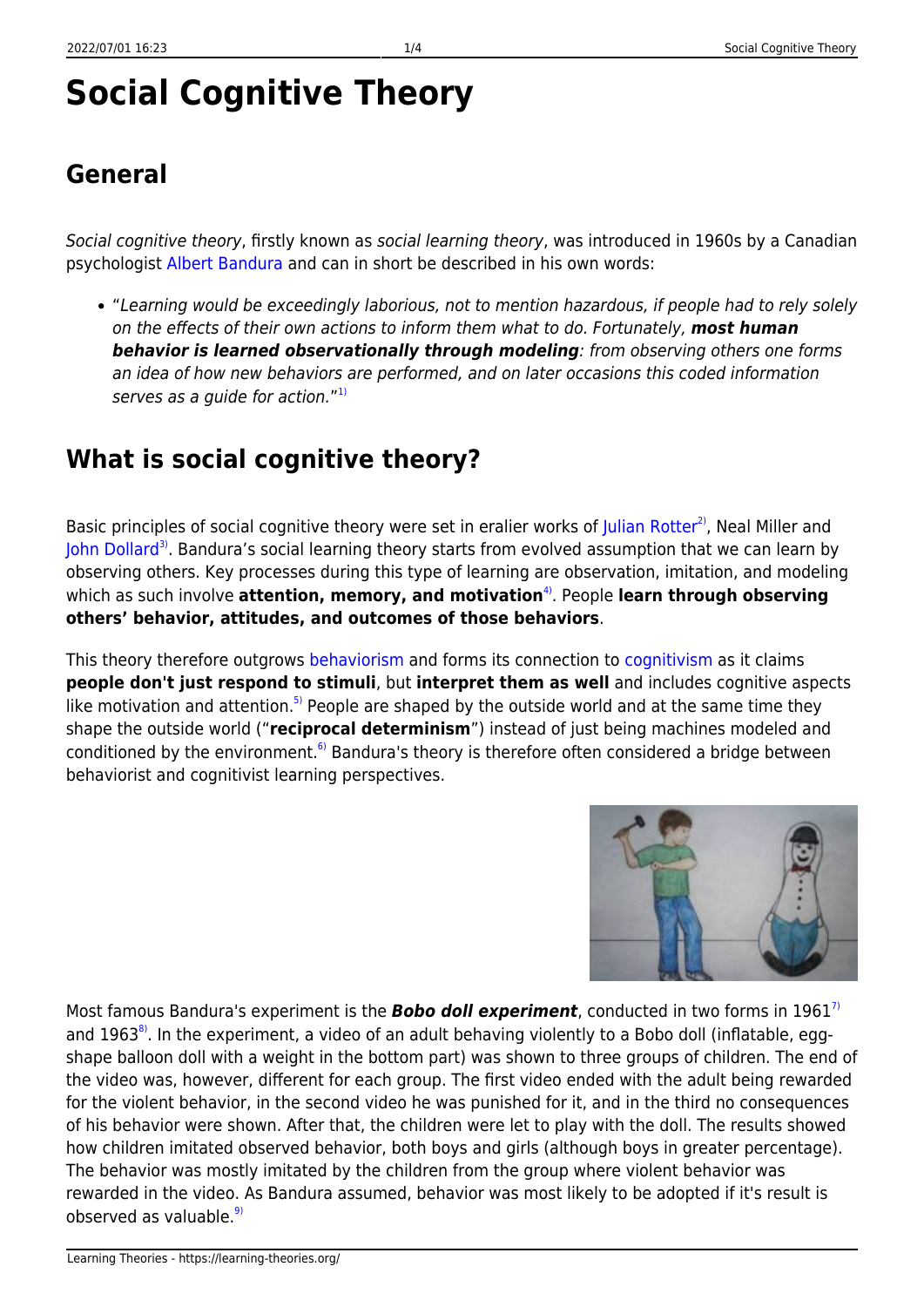The process of observational learning or modeling includes several steps $1011112$ ):

- **Attention** paying attention to demonstrated behavior is necessary to be able to learn it.
- **Retention** in order to learn a behavior it must be remembered (retained).
- **Reproduction** converting symbolic representations from memory into appropriate actions.
- **Motivation** in order to imitate a behavior a motivational factor must be present. Motivation can be positive (increasing probability of certain behavior) or negative (decreasing probability of certain behavior). Negative motivators don't cause learning. Motivators can be $^{13}$ :
	- Past reinforcement/punishment as in behaviorism.
	- $\circ$  Promised reinforcements/punishment motivators we can imagine or threats.
	- $\circ$  Vicarious reinforcement/punishment seeing and recalling the model being reinforced/punished.

Bandura suggests people don't just respond to external stimuli with a learned behavior, but can also control that behavior through self-regulation. **Self-regulation** involves three steps<sup>[14\)](#page--1-0)</sup>:

- **Self-observation** one looks at himself and his behavior keeping track of his actions.
- **Judgment** one compares these observations with standards and expectations introduced by the society or himself.
- **Self-response** if expectations are met, one gives himself a rewarding self-response and opposite. The self-responses one gives himself can vary from treating himself with a good meal to feelings of pride or shame.

Long range results of more positive self-responses are a higher self-concept (**self-esteem**). Negative self-responses according to Bandura result in lower self-concept and possibly compensation (superiority complex), inactivity (apathy or depression) or escape (drugs, television fantasies, even suicide). Bandura's suggestions for avoiding this states are that one should:

- learn an accurate picture of his behavior (considering self-observation),
- create meaningful and realistic standards (considering judgment), and
- use self-rewards instead of self-punishments (considering self-response).

### **What is the practical meaning of social cognitive theory?**

Bandura's idea based on his theory was that a person with a psychological disorder could learn to deal with it by modeling a healthy person managing the same problem. He successfully experimented with modeling therapy on people with neurotic fear of snakes.

Social cognitive learning theory has also been applied very successfully to the **understanding of aggression** and other **behavior modifications**[15\)](#page--1-0), especially through **media effects**. Bandura warned that violent TV contents could be leading into a violent reality that is worth fearing.

## **Criticisms**

Bandura's theory was criticized by biological theorists, who argued it **ignores** biological states and **autonomic nervous system responses**. It is a fact that some behaviors and responses are not only learned but **partly inherited**.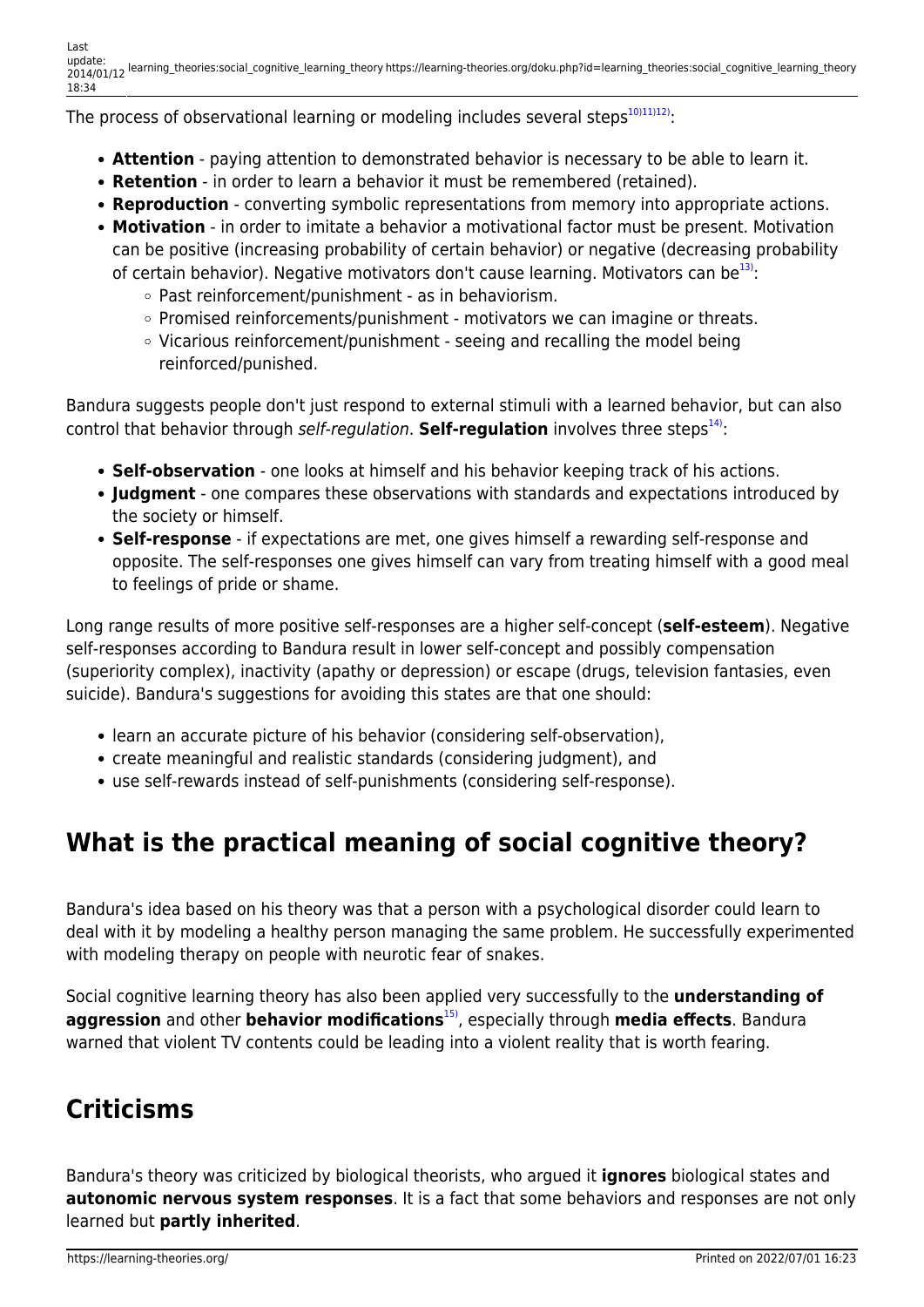**The Bobo doll experiment** was also criticized for being too **artificial**[16\)](#page--1-0) and that if an adult was acting violently to a child, other children would not repeat the behavior; or that children were manipulated into repeating the aggressive behavior; or that children were only playing rather then aggressing the doll.

Bandura's ideas on violent behavior acquisition through media were also subjected to criticisms. Some authors have found that watching television actually reduces the amount of aggressive behavior since children can relate themselves with characters involved in an violent act and release their violent thoughts $^{17}$  (the Catharsis effect).

#### **Keywords and most important names**

- **Social learning**, **observational learning**, **reciprocal determinism**, **observing**, **modeling**, **self-concept**, **self-esteem**, **attention**, **retention**, **reproduction**, **motivation**
- [Albert Bandura](http://en.wikipedia.org/wiki/Albert_Bandura), [Julian Rotter,](http://psychology.jrank.org/pages/550/Julian-B-Rotter.html) [John Dollard](http://www.mnsu.edu/emuseum/information/biography/abcde/dollard_john.html)

### **Bibliography**

[Bandura, Albert. Social learning theory. Prentice Hall, 1977.](http://books.google.hr/books?id=IXvuAAAAMAAJ)

[TIP: Theories. Social Learning Theory \(A. Bandura\).](http://tip.psychology.org/bandura.html) Retrieved February 17, 2011.

[Griffin, E. Social learning theory of Albert Bandura. Chapter 31: A first look at communication theory](http://www.afirstlook.com/docs/sociallearning.pdf) [\(pp. 367-377\). McGraw-Hill, 2006.](http://www.afirstlook.com/docs/sociallearning.pdf)

[Isom, M. D. Albert Bandura. November 30, 1998.](http://www.criminology.fsu.edu/crimtheory/bandura.htm) Retrieved February 18, 2011.

[Boerre, G. Social learning theory of Albert Bandura.](http://www.mhhe.com/socscience/comm/bandur-s.mhtml) Retrieved July 9, 2011.

#### **Read more**

[Bandura, A. & Walters, R. Social Learning and Personality Development. New York: Holt, Rinehart &](http://books.google.hr/books?id=-WhHAAAAMAAJ) [Winston. 1963.](http://books.google.hr/books?id=-WhHAAAAMAAJ)

[1\)](#page--1-0)

[2\)](#page--1-0)

[3\)](#page--1-0)

[Bandura, Albert. Social learning theory. Prentice Hall, 1977.](http://books.google.hr/books?id=IXvuAAAAMAAJ)

[Rotter, Julian B. Social learning and clinical psychology. Prentice-Hall, 1954.](http://books.google.hr/books?id=kx1sAAAAMAAJ)

[Miller, N. E. and Dollard, J. Social Learning and Imitation. New Haven: Yale University Press, 1941.](http://books.google.com/books?id=OHNPNgAACAAJ) [4\)](#page--1-0) , [5\)](#page--1-0) , [11\)](#page--1-0)

[Social Learning Theory of Albert Bandura. In Griffin E. \(Eds.\) A First Look at Communication Theory.](http://www.mhhe.com/socscience/comm/bandur-s.mhtml) [McGraw-Hill Higher Education, 1999.](http://www.mhhe.com/socscience/comm/bandur-s.mhtml)

[6\)](#page--1-0) , [13\)](#page--1-0) , [14\)](#page--1-0)

[Boeree, George. Albert Bandura.](http://webspace.ship.edu/cgboer/bandura.html)

[7\)](#page--1-0)

[Bandura, A., Dorothea Ross, and Sheila A. Ross. Transmission of aggression through imitation of](http://psychclassics.yorku.ca/Bandura/bobo.htm)